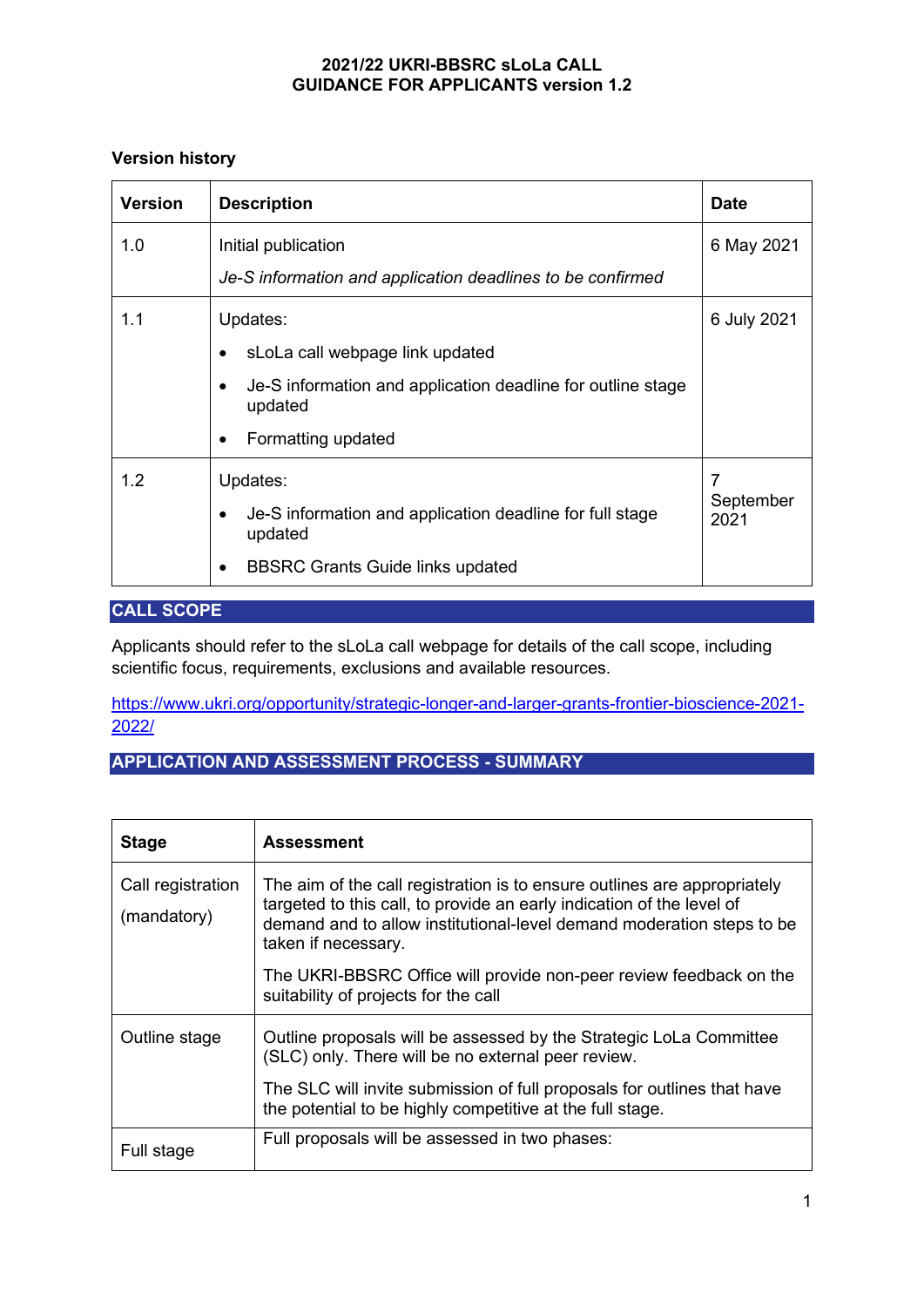| (invite only) | 1. External peer review with the opportunity for a PI response and<br>assessment by a multidisciplinary panel. Highly rated proposals<br>will be shortlisted for interview. |
|---------------|-----------------------------------------------------------------------------------------------------------------------------------------------------------------------------|
|               | 2. The SLC will conduct interviews with the shortlisted applicants<br>and make a final funding recommendation to BBSRC.                                                     |

# **APPLICATION AND ASSESSMENT PROCESS – OUTLINE STAGE**

The outline stage is mandatory and only open to applicants who have registered for the call. Submission to the outline stage is subject to UKRI-BBSRC feedback on fit to scope and any institutional-level demand management steps that have been imposed (this will only be implemented if essential to control demand).

### **How to apply**

Submit outline proposals through the Joint Electronic Submission (Je-S) System. The deadline for submission is **31 August 2021, 4 pm**. Submit using the following information:

- 1. Log in the Joint Electronic System (Je-S)
- 2. Select Council: BBSRC
- 3. Select Document Type: Outline proposal
- 4. Select Scheme: Standard Outlines
- 5. Select Call/Type/Mode: 2021 Strategic LoLa Outlines
- 6. Select 'Create Document' and follow the on-screen instructions to complete the form.

**In addition to the Je-S proposal form, the only attachment that should be provided is the Case for Support. No other attachments (e.g. covering letter, CVs, letters of support) will be accepted.**

**Submission must be made on a single Je-S proposal form**, regardless of the number of Research Organisations involved in the sLoLa proposal.

### **Resources**

The Je-S form should include a summary of anticipated resources that would be requested at the full stage. **Detailed justification of the resources requested is not required at the outline stage and resources requested may be refined at the full stage.**

### **Case for Support (outline stage)**

The Case for Support must be structured using the headings below and must not exceed **six pages of A4**. Any references included must be within the page limit. At a minimum, font size 11 in Arial or other sans serif typeface of equivalent size must be used with a minimum of single line and standard character spacing. Page margins should be no less than 2 cm.

The following four headings should be used: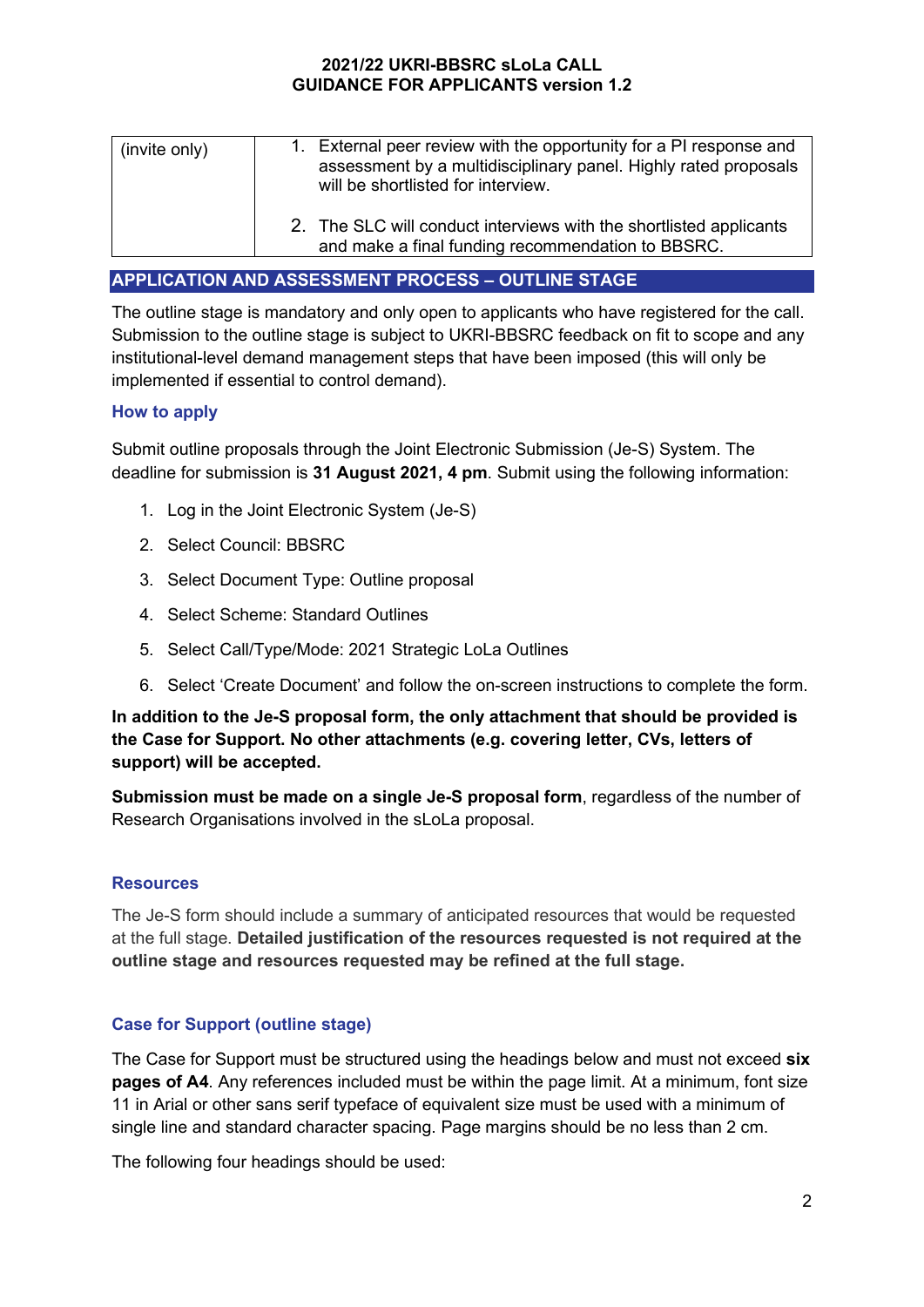# **Section 1: Science Case** (at least two pages recommended)

- Identify the overall aims of the proposed sLoLa research programme, set in the context the call's frontier bioscience scope, current knowledge, and the leading edge within the research domain(s).
- The high-level objectives for the planned sLoLa must be included (typically 3- 5 bullets) with an explanation of how these will be tackled. If a full proposal is invited, it is expected that the high-level objectives will appear unchanged unless feedback from the outline assessment process indicates otherwise.
- Highlight features which are particularly original or unique. Explain how the research programme is an ambitious, transformative approach that will result in a step change in knowledge that will have a major impact on the research area.
- *Please note when preparing this section that the SLC will assess the overall scope and potential of the research at the outline stage but a detailed scientific assessment will not be made.*

# **Section 2: Statement of added value** (up to one page recommended)

- Justify the need for sLoLa funding, describing the added value of funding through this mechanism. Outline a clear strategy for how the research team's outputs (experiments, data and results) will be fully integrated to deliver 'greater than sum of parts' outcomes which could not be achieved through a series of smaller scale, shorter projects (e.g. Responsive Mode awards).
- Outline how the proposed research complements and does not overlap with other research funded in this area nationally and internationally, including UKRI-BBSRC's research portfolio. For information on UKRI-BBSRC's portfolio, please see [Gateway to Research](https://gtr.ukri.org/) and downloads on the call webpage.

# **Section 3: Strategic Case** (up to one page recommended)

- The significance and importance of the proposed research, including how the sLoLa award will enhance the international position of UK bioscience in the research area.
- How the research programme will have an impact on the broader health and vitality of UK bioscience. Where applicable, this might include: plans for ensuring the longer-term legacy of data, software, technologies and other community resources, skills and national capability developed during the project, as well as identifying potential routes towards economic or societal impacts where these may already be evident.

# **Section 4: Ability to deliver** (up to two pages recommended)

• The contribution to the project of each named Investigator (PI/Co-I), including a clear time commitment. This should be in the form of a succinct personal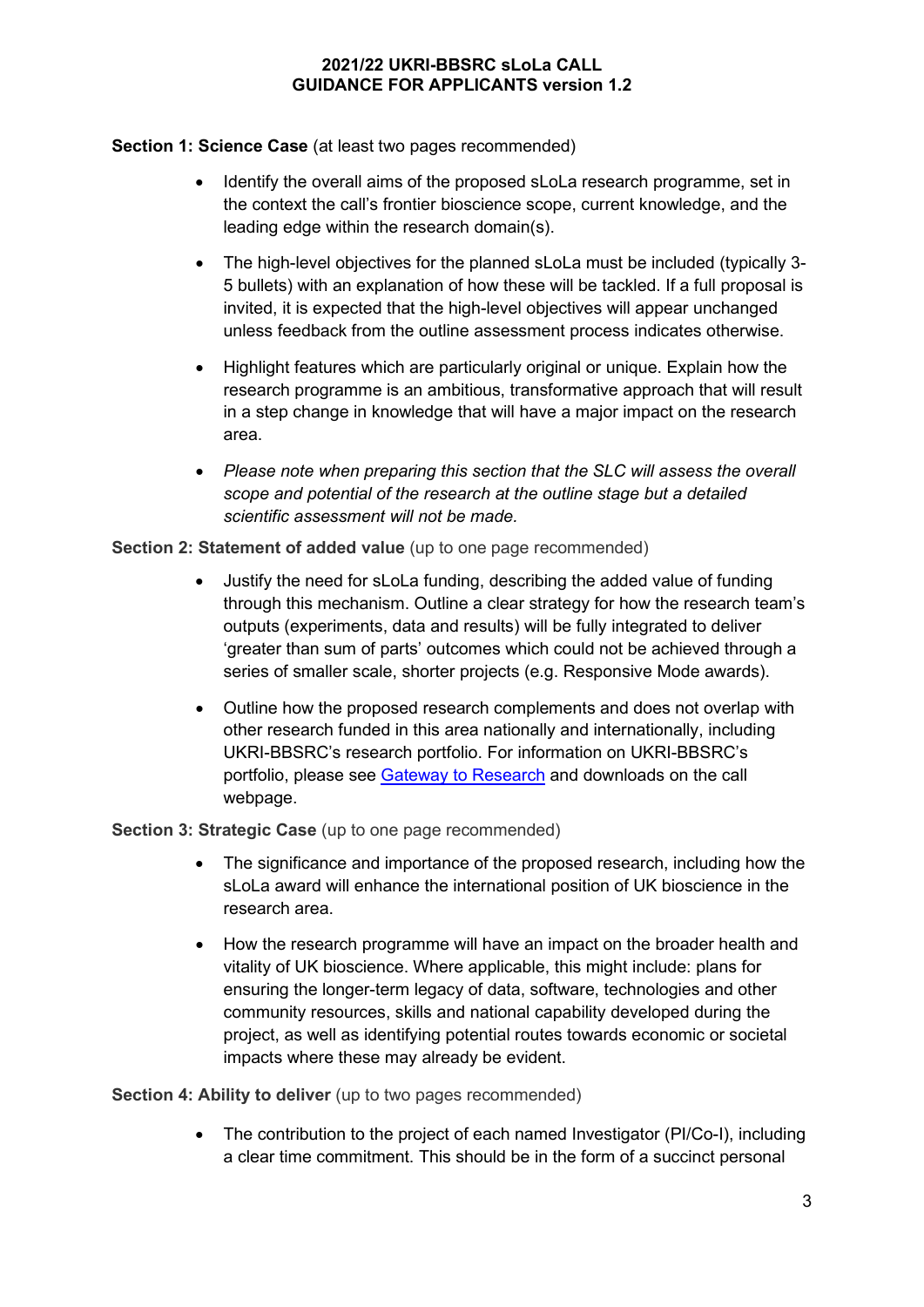statement, providing evidence of the skills, expertise and experience they will bring to the project. The team should demonstrate it has sufficient expertise covering all aspects of the proposed research; for example, ensuring all theoretical, experimental and data analysis needs of the project have been considered.

- Personal statements should highlight each investigator's expertise and role, as well as any key research outcomes and broader impacts directly relevant to the project. Include any engagement in previous collaborative projects by the investigators. Extensive general biographical information and journalbased metrics such as impact factor, H-index or other surrogate measures of an individual researcher's contributions, should NOT be included.
- The leadership track record of the Principal Investigator (in particular) and coinvestigators (where relevant) should be described, demonstrating capability to lead and manage a complex multi-investigator project. This should include evidence of relevant past experience, prior collaboration between applicants if applicable, and any significant professional development activities. Where Early Career Researchers are included in the applicant team, ability to mentor and support their development should be demonstrated.
- The resources or facilities that will be available within the team and their institutions to underpin the research.

### **Assessment process: outline stage**

Outline proposals will be assessed by the SLC only; there will be no external peer review stage.

The purpose of the outline stage is not to conduct a detailed scientific evaluation but to assess the extent to which the proposal addresses the purpose, scope and eligibility requirements of the sLoLa call. Please refer to the assessment criteria in **Annex 1** and scoring definitions in **Annex 2**.

Based on their assessment, the SLC will decide which applicants will be invited to submit a full proposal.

Feedback from the SLC will be provided to **all** applicants to the outline stage. Feedback provided to those applicants who are invited to make a full proposal may include comments on:

- essential information that should be part of a full proposal
- any parts of the outline that should not be included in a full proposal
- the framing of the research objectives
- any suggested modifications to the scale or timescales of the project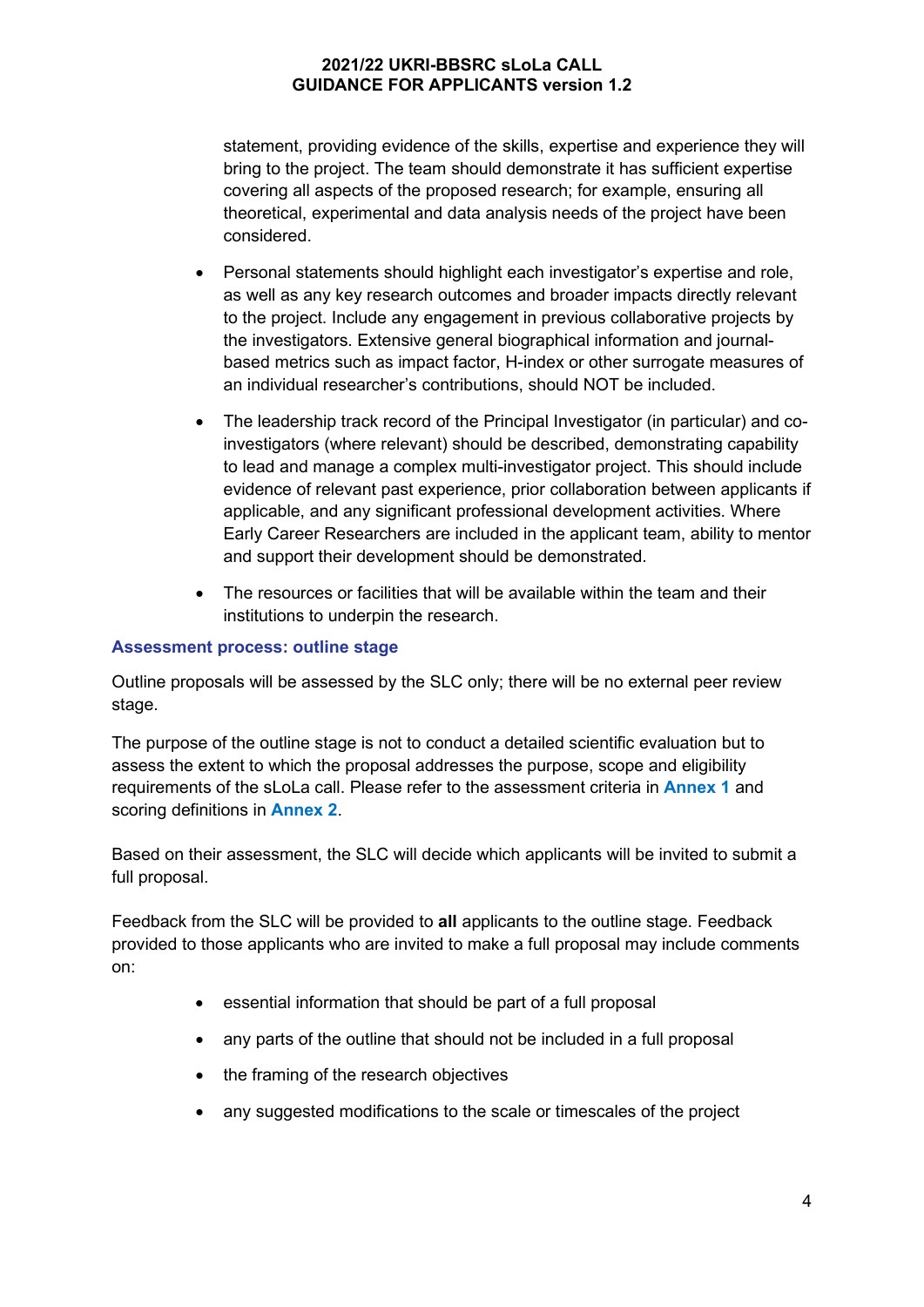- any additional work or collaborations not outlined in the application, where they are deemed to be essential to the success of the project, or concerns as to the composition of the project team
- any other advice required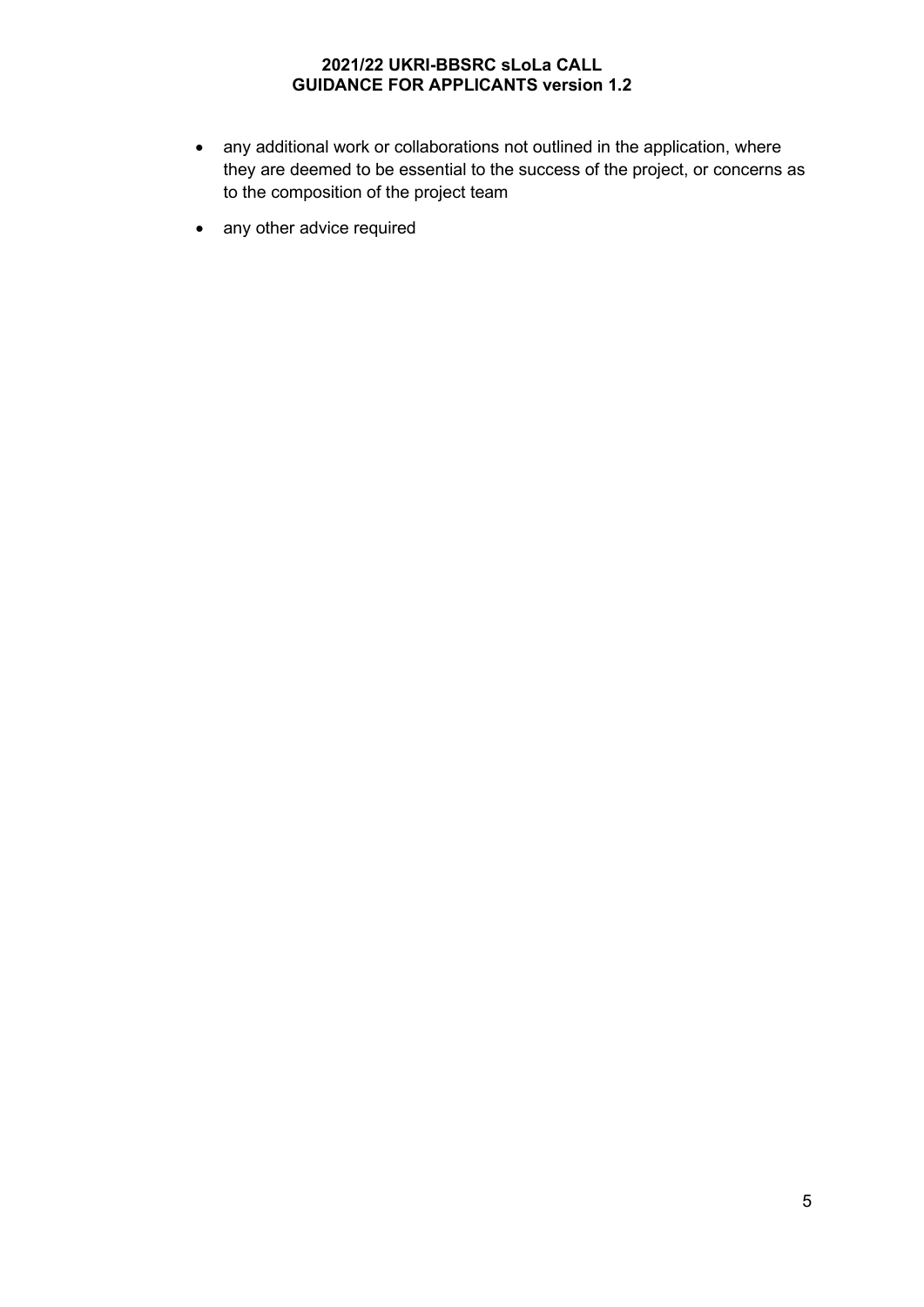# **APPLICATION AND ASSESSMENT PROCESS – FULL STAGE**

The full application is only open to proposals invited by the SLC following the outline assessment.

# **How to apply** (invited full proposals)

**Full proposals must be submitted on a single Je-S proposal form, even if they are multi-institutional bids.** The award will be made to the lead institution, which will be responsible for the management of the award.

Applicants should also refer to the [Je-S help](https://je-s.rcuk.ac.uk/Handbook/Index.htm) text and **BBSRC Grants Guide**, in addition to this call guidance, when preparing a proposal.

Proposals must be submitted through the Je-S System. The deadline for submission is **8 February 2022, 4 pm**. Submit using the following information:

- 7. Log in the Joint Electronic System (Je-S)
- 8. Select **Council**: BBSRC
- 9. Select **Document Type**: Standard Proposal
- 10. Select **Scheme**: Responsive Mode
- 11. Select **Call/Type/Mode**: 2022 Strategic Longer and Larger Grants
- 12. Click **Create Document**

**Submissions must be made on a single Je-S proposal form, regardless of the number of Research Organisations involved in the sLoLa proposal**

#### **Overview of submission documents**

The following documentation is required:

| <b>Document</b>               | <b>Description</b>                                                                                                                                                                                                                                                                     | Page limit                                                                                                                    |
|-------------------------------|----------------------------------------------------------------------------------------------------------------------------------------------------------------------------------------------------------------------------------------------------------------------------------------|-------------------------------------------------------------------------------------------------------------------------------|
| Case for<br>Support           | The overall maximum page length for<br>the combined Case for Support is 16<br>pages. It must be self-contained -<br>external links are not permitted.<br>References must be included within the<br>page limit. See detailed information<br>below for Case for Support<br>requirements. | Maximum 16 pages                                                                                                              |
| Justification<br>of Resources | A narrative description of the resources<br>required for the project.                                                                                                                                                                                                                  | Maximum 4 pages<br>All resources requested (directly<br>incurred, directly allocated and<br>exceptions, including PI and Co-I |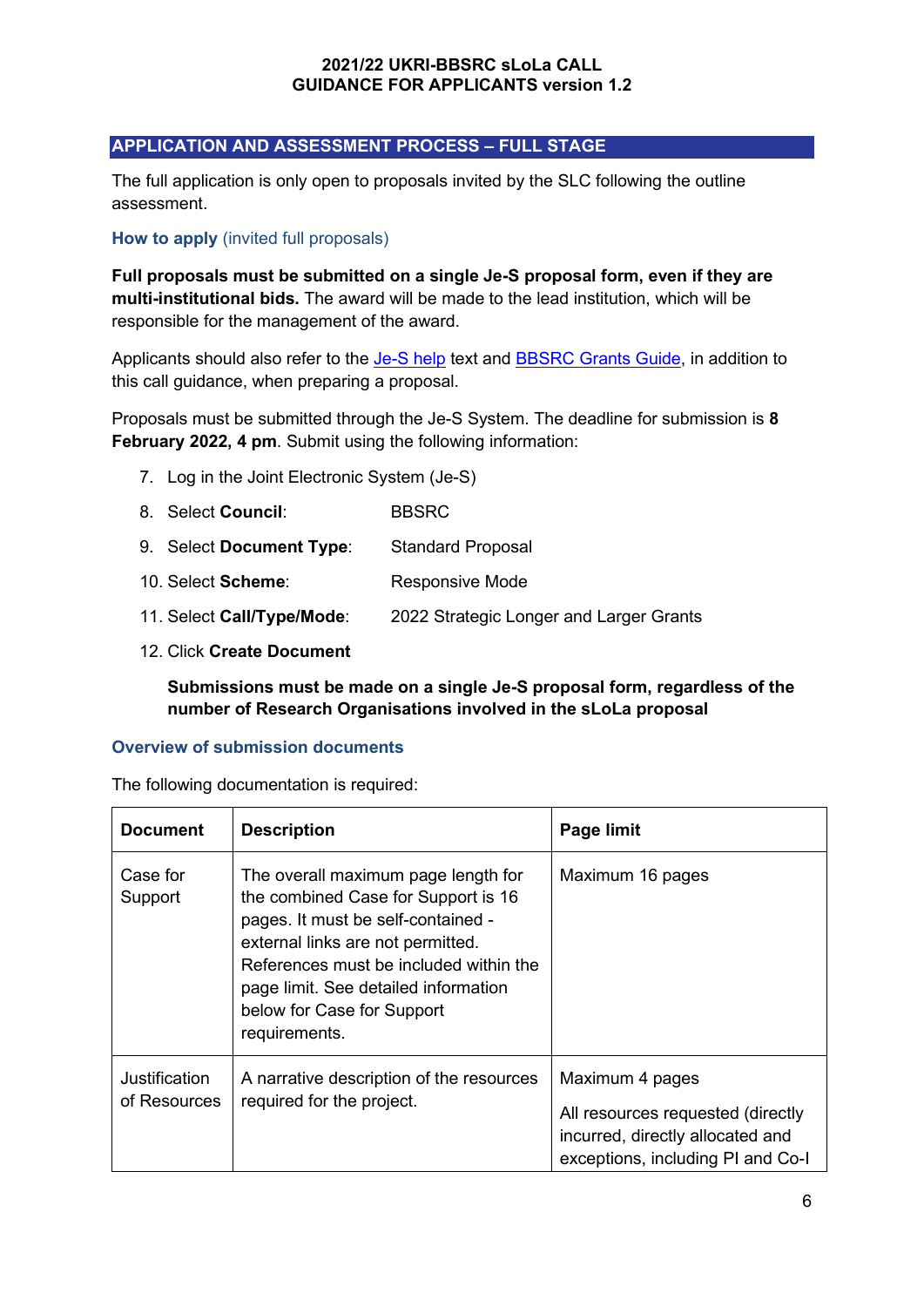|            | Changes to indicative costs provided at<br>the Outline stage are permitted. We<br>recommend contacting us if the budget<br>increases by more than 10% from the<br>outline stage. | time) must be fully justified. Items<br>that would ordinarily be found in a<br>department, for example non-<br>specialist computers, should<br>include justification both for why<br>they are required for the project<br>and why they cannot be provided<br>from the Research Organisation's<br>own resources (including funding<br>from indirect costs from grants).                                                                                                                                                                                                                         |
|------------|----------------------------------------------------------------------------------------------------------------------------------------------------------------------------------|------------------------------------------------------------------------------------------------------------------------------------------------------------------------------------------------------------------------------------------------------------------------------------------------------------------------------------------------------------------------------------------------------------------------------------------------------------------------------------------------------------------------------------------------------------------------------------------------|
|            |                                                                                                                                                                                  | Please see the <b>Je-S</b> guidance for<br>further details.                                                                                                                                                                                                                                                                                                                                                                                                                                                                                                                                    |
|            |                                                                                                                                                                                  | Specific resources for elements of<br>data-intensive bioscience within<br>the proposed research<br>programme, such as data<br>management, can be requested.<br>For additional information, please<br>see paragraph 5.10 of the UKRI-<br><b>BBSRC Grants Guide.</b>                                                                                                                                                                                                                                                                                                                             |
| <b>CVs</b> | Required for all named applicants and<br>named research staff only. CVs are not<br>required for named technicians.                                                               | Maximum 2 pages per<br>investigator and named<br>researcher, combined into a<br>single PDF                                                                                                                                                                                                                                                                                                                                                                                                                                                                                                     |
|            |                                                                                                                                                                                  | Please note that as part of our<br>commitment to the San Francisco<br><b>Declaration on Research</b><br>Assessment (sfdora.org/),<br><b>BBSRC</b> applicants are advised<br>not to use journal-based metrics,<br>such as Journal Impact Factors,<br>as a surrogate measure of the<br>quality of individual research<br>articles, to assess an individual<br>scientist's contributions. More<br>information on the Peer Review<br>Framework and the statement on<br>responsible use of metrics from<br>UKRI can be found at<br>https://www.ukri.org/apply-for-<br>funding/how-we-makedecisions/ |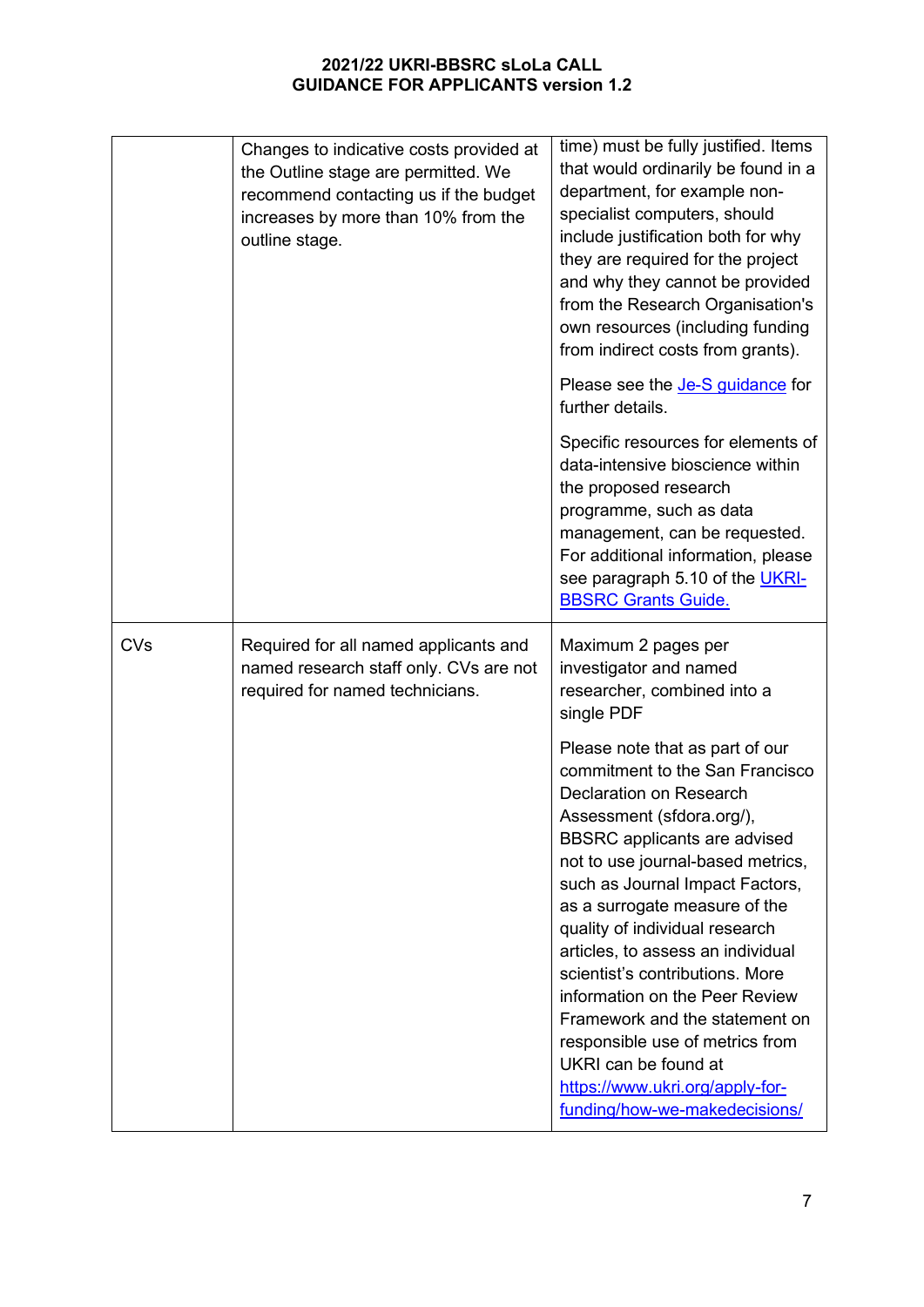| <b>Work Plan</b>                                              | A diagrammatic work plan and<br>supporting narrative that relates to the<br>management strategy, identifying<br>appropriate time points and<br>deliverables for each objective. A Gantt<br>chart is recommended.                                                                                                                                                                                                                                                                                       | Maximum 2 pages                                                                                                                                                                                                                              |
|---------------------------------------------------------------|--------------------------------------------------------------------------------------------------------------------------------------------------------------------------------------------------------------------------------------------------------------------------------------------------------------------------------------------------------------------------------------------------------------------------------------------------------------------------------------------------------|----------------------------------------------------------------------------------------------------------------------------------------------------------------------------------------------------------------------------------------------|
| Data<br>Management<br>Plan                                    | https://bbsrc.ukri.org/about/policies-<br>standards/data-sharing-policy/                                                                                                                                                                                                                                                                                                                                                                                                                               | Maximum 2 pages                                                                                                                                                                                                                              |
| <b>Justification</b><br>of Animal<br>Usage<br>(if applicable) | All applications involving animal usage<br>overseas are required to submit a<br>signed statement confirming that this<br>research would be conducted in<br>accordance with regulatory systems in<br>the UK and that all applicants<br>understand the requirements.                                                                                                                                                                                                                                     | Variable - please refer to <b>Animal</b><br>Use in Research                                                                                                                                                                                  |
|                                                               | If the research involves the use of<br>specific animals (rodents, rabbits,<br>sheep, goats, pigs, cattle and Xenopus)<br>overseas rather than in the UK,<br>applicants need to complete additional<br>questions that can be found at NCR3S:<br><b>Use of Animals overseas</b>                                                                                                                                                                                                                          |                                                                                                                                                                                                                                              |
| Letters of<br>Support                                         | Only directly relevant Letters of Support<br>should be submitted.<br>These can include letters from:<br>Head of Department (or<br>equivalent)<br>Recommended for lead<br>Research Organisation. This<br>should confirm any institutional<br>resources committed to the<br>project. Letters from multiple<br>departments/ organisations<br>should be combined into a<br>single pdf.<br>Collaborators (required for all<br>٠<br>named collaborators providing a<br>contribution to the sLoLa<br>project) | Please provide Letters of Support<br>from the Head of Department (or<br>equivalent) and Collaborators in a<br>single combined pdf, where<br>relevant.<br>Please provide separate<br>attachments for each Project<br>Partner, where relevant. |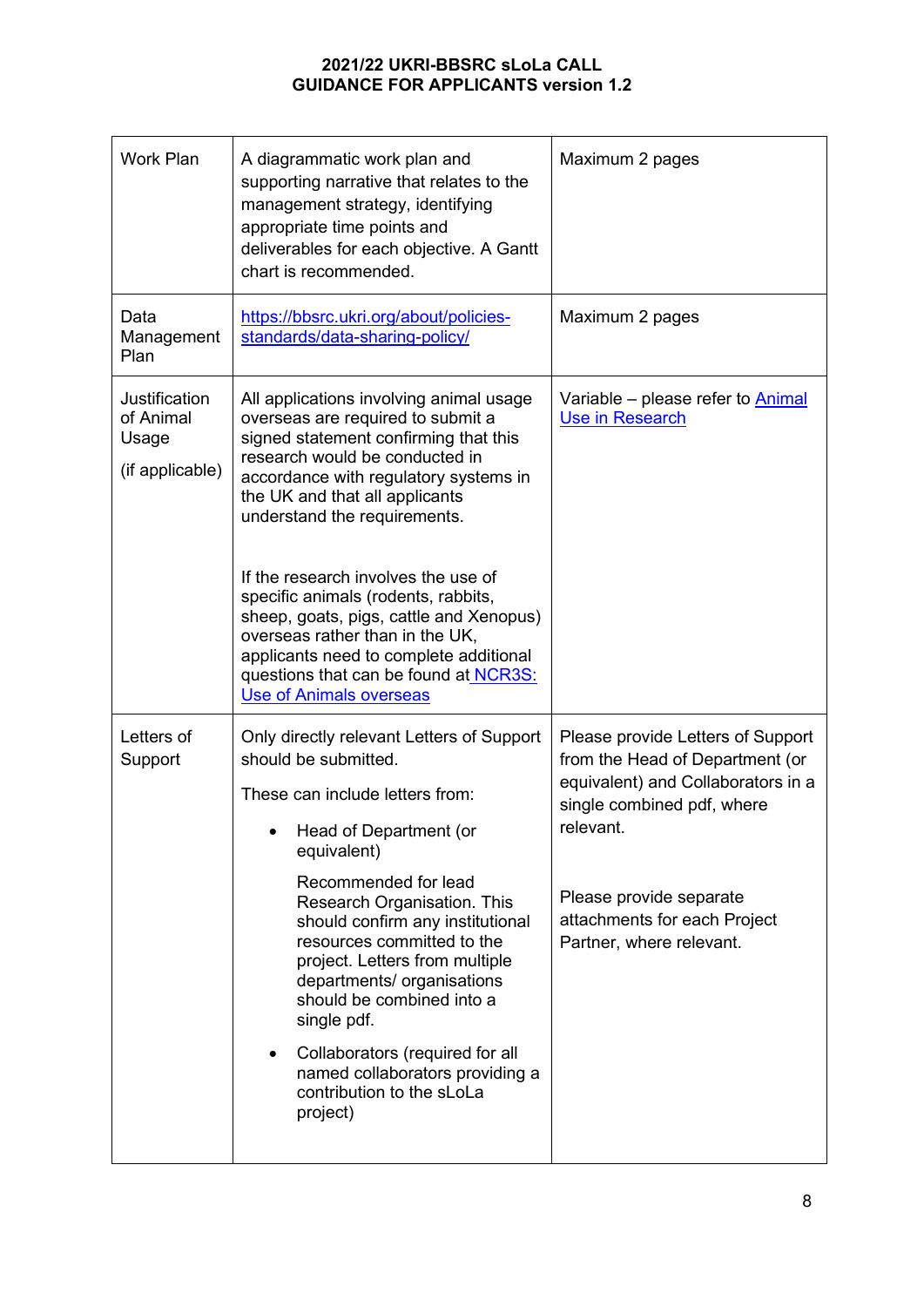|                                                         | Project Partners (required for all<br>named Project Partners<br>providing a contribution to the<br>sLoLa project)<br>Other letters of support are not<br>permitted.                                                                                              |                 |
|---------------------------------------------------------|------------------------------------------------------------------------------------------------------------------------------------------------------------------------------------------------------------------------------------------------------------------|-----------------|
| Equipment<br><b>Business</b><br>Case<br>(if applicable) | BBSRC's normal rules relating to<br>research equipment apply. See UKRI-<br><b>BBSRC Grants Guide from section</b><br>5.15.<br>For all equipment above the OJEU<br>threshold of £115k (net VAT and Import<br>Duty; £138k inc VAT) a business case<br>is required. | Maximum 2 pages |

# **Case for support**

The Case for Support should build on the information provided at the outline stage and any feedback but should be a self-contained document. **Neither the outline proposal nor any feedback from the SLC will be made available to external reviewers;** it will be assessed independently on its own merits. The **Full Stage panel will be provided with a copy of the feedback sent to the applicants at the Outline Stage**.

The Case for Support must be structured using the headings below and must not exceed **sixteen pages of A4**. References must be included within the page limit. At a minimum, font size 11 in Arial or other sans serif typeface of equivalent size must be used with a minimum of single line and standard character spacing. Page margins should be no less than 2 cm.

The following five headings should be used:

### **Section 1: Science Case (11 pages recommended)**

### **Background**

- Introduce the topic of research and explain its academic and wider context.
- Demonstrate a knowledge and understanding of past and current work in the subject area both in the UK and internationally.
- Provide a summary of the results and conclusions of your recent work in the research area(s) relevant to the proposal.

### **Programme and methodology**

• Identify the overall aims of the proposed sLoLa research programme, set in the context the call's frontier bioscience scope, current knowledge, and the leading edge within the research domain(s).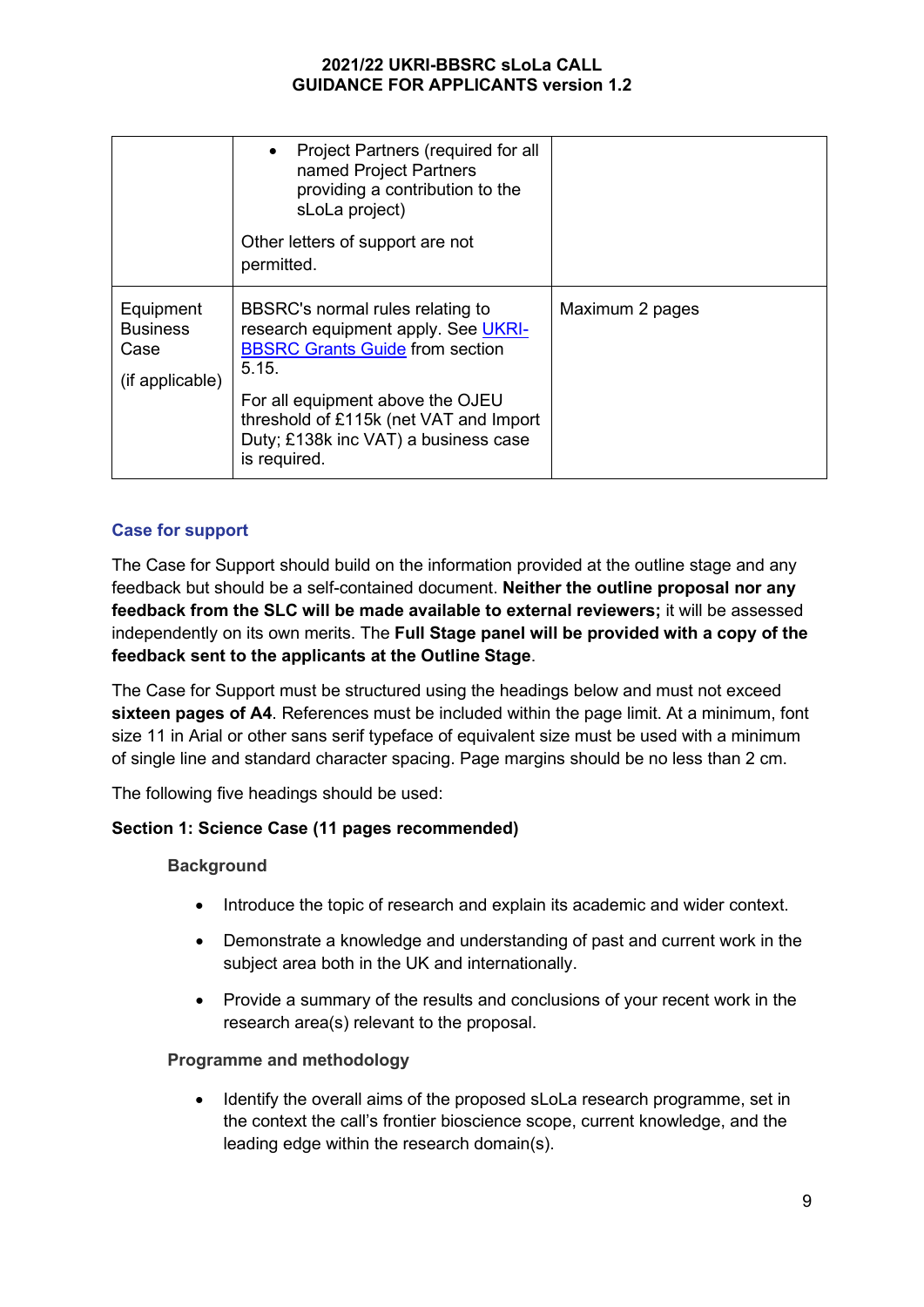- Provide the individual measurable objectives for the planned sLoLa and explain how these will be tackled. This should include a detailed description and justification for the methods and approaches to be employed.
- Describe the programme of work, indicating the research (experimental and data analysis) to be undertaken and the milestones that can be used to measure its progress. The detail should be sufficient to indicate the programme of work for each member of the research team. Identify any potential risks within the research programme and strategies to mitigate these risks (e.g. alternative approaches).
- Identify any facilities or resources you will need to access.
- Explain why the proposed project is of sufficient timeliness and novelty to warrant consideration for funding. Highlight features which are particularly original or unique. sLoLa proposals are expected to be ambitious and potentially transformative, resulting in a step change in knowledge that will have a major impact on the research area.

# **Section 2: Statement of added value (up to one page recommended)**

- Justify the need for sLoLa funding, describing the added value of funding through this mechanism. Outline a clear strategy for how the research team's outputs (experiments, data and results) will be fully integrated to deliver 'greater than sum of parts' outcomes which could not be achieved through a series of smaller, shorter grants (e.g. Responsive Mode awards).
- Outline how the proposed research complements and does not overlap with other research funded in this area nationally and internationally, including UKRI-BBSRC's research portfolio. For information on UKRI-BBSRC's portfolio, please see [Gateway](https://gtr.ukri.org/)  [to Research](https://gtr.ukri.org/) and downloads on the call webpage.

### **Section 3: Strategic Case (up to one page recommended)**

- The significance and importance of the proposed research, including how the sLoLa award will enhance the international position of UK bioscience in the research area.
- How the research programme will have an impact on the broader health and vitality of UK bioscience. Where applicable, this might include: plans for ensuring the longerterm legacy of data, software, technologies and other community resources, skills and national capability developed during the project, as well as identifying potential routes towards economic or societal impacts where these may already be evident.

### **Section 4: Ability to deliver (up to two pages recommended)**

• The contribution to the project of each named Investigator (PI/Co-I), including a clear time commitment. This should be in the form of a succinct personal statement, providing evidence of the skills, expertise and experience they will bring to the project. The team should demonstrate it has sufficient expertise covering all aspects of the proposed research; for example, ensuring all theoretical, experimental and data analysis needs of the project have been considered.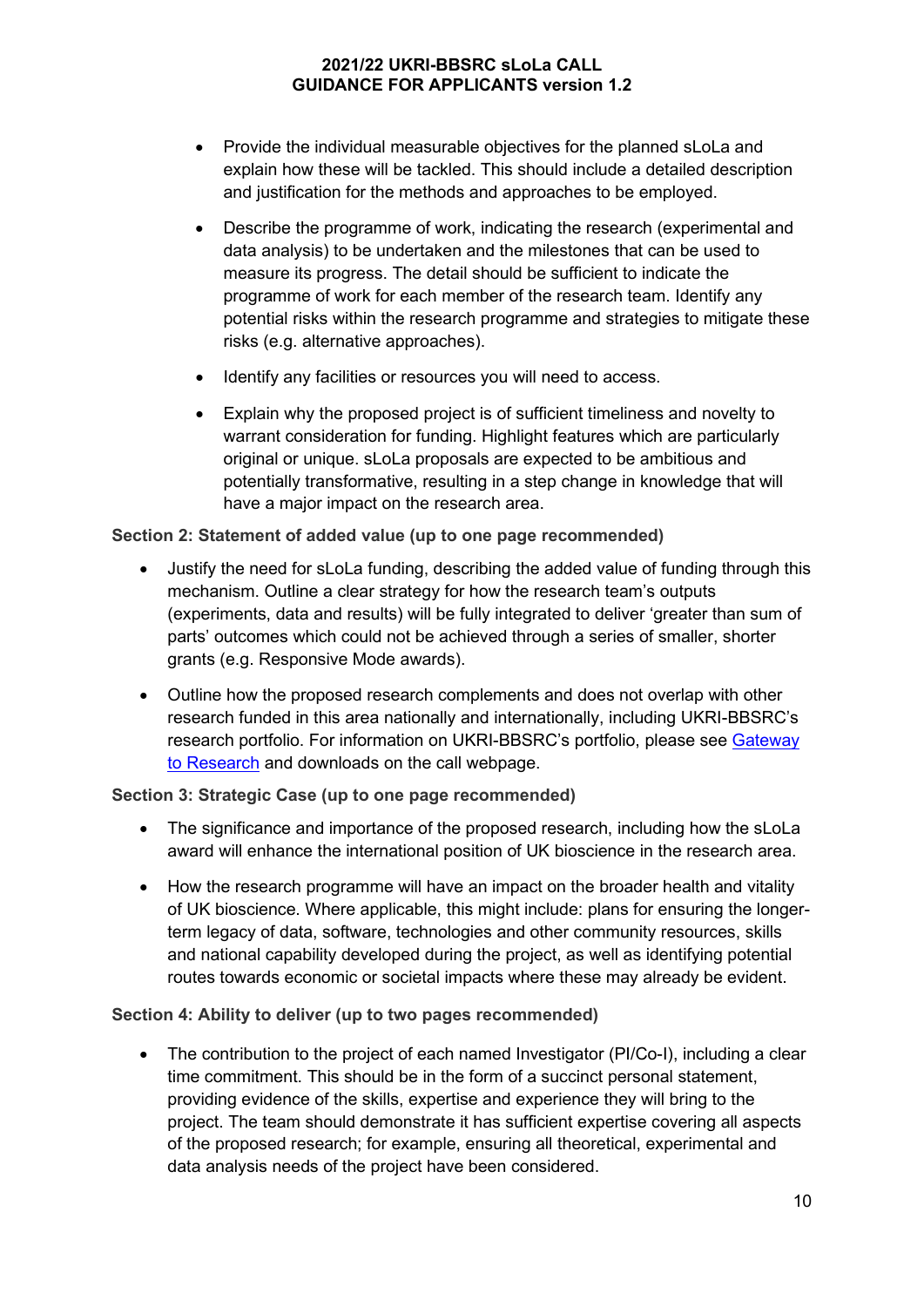- Personal statements should highlight each investigator's expertise and role, as well as any key research outcomes and broader impacts directly relevant to the project. Extensive general biographical information and journal-based metrics such as impact factor, H-index or other surrogate measures of an individual researcher's contributions, should NOT be included.
- The leadership track record of the Principal Investigator (in particular) and coinvestigators (where relevant) should be described, demonstrating capability to lead and manage a complex multi-investigator project. This should include evidence of relevant past experience, prior collaboration between applicants if applicable, and any significant professional development activities. Where Early Career Researchers are included in the applicant team, ability to mentor and support their development should be demonstrated.
- The resources or facilities that will be available within the team and their institutions to underpin the research.

# **Section 5: Management strategy (up to one page recommended)**

- Describe how the project will be managed to ensure effective working of the investigators and wider team, effective utilisation of resources, and successful delivery of the planned outcomes. The management approach should be appropriate to the nature and scale of the programme.
- Provide details about the governance, advisory and management structure, details of the approach to project and risk management, and the monitoring strategy for the proposed programme.
- An independent advisory board is required for large-scale programmes.

# **Assessment process: full stage**

Proposals will be assessed by external peer reviewers and applicants will be invited to respond in writing to the reviewers' comments. Proposals will then be assessed by a multidisciplinary panel that includes members of the SLC, BBSRC Core Committees and Pool of Experts. Owing to current working restrictions it is not anticipated that proposals will be assessed at the Responsive Mode Committee meetings.

Applications that are ranked highly (expected at minimum to be those rated within the Exceptional and Excellent scoring range) will be further assessed by the SLC at interview. Interviews are expected to be held in Summer 2022 (applicants will be advised to hold these dates once they are known).

The SLC will provide a recommendation to UKRI-BBSRC, which will make the final funding decision.

The criteria and scoring definitions are provided in **Annex 1** and **Annex 2**.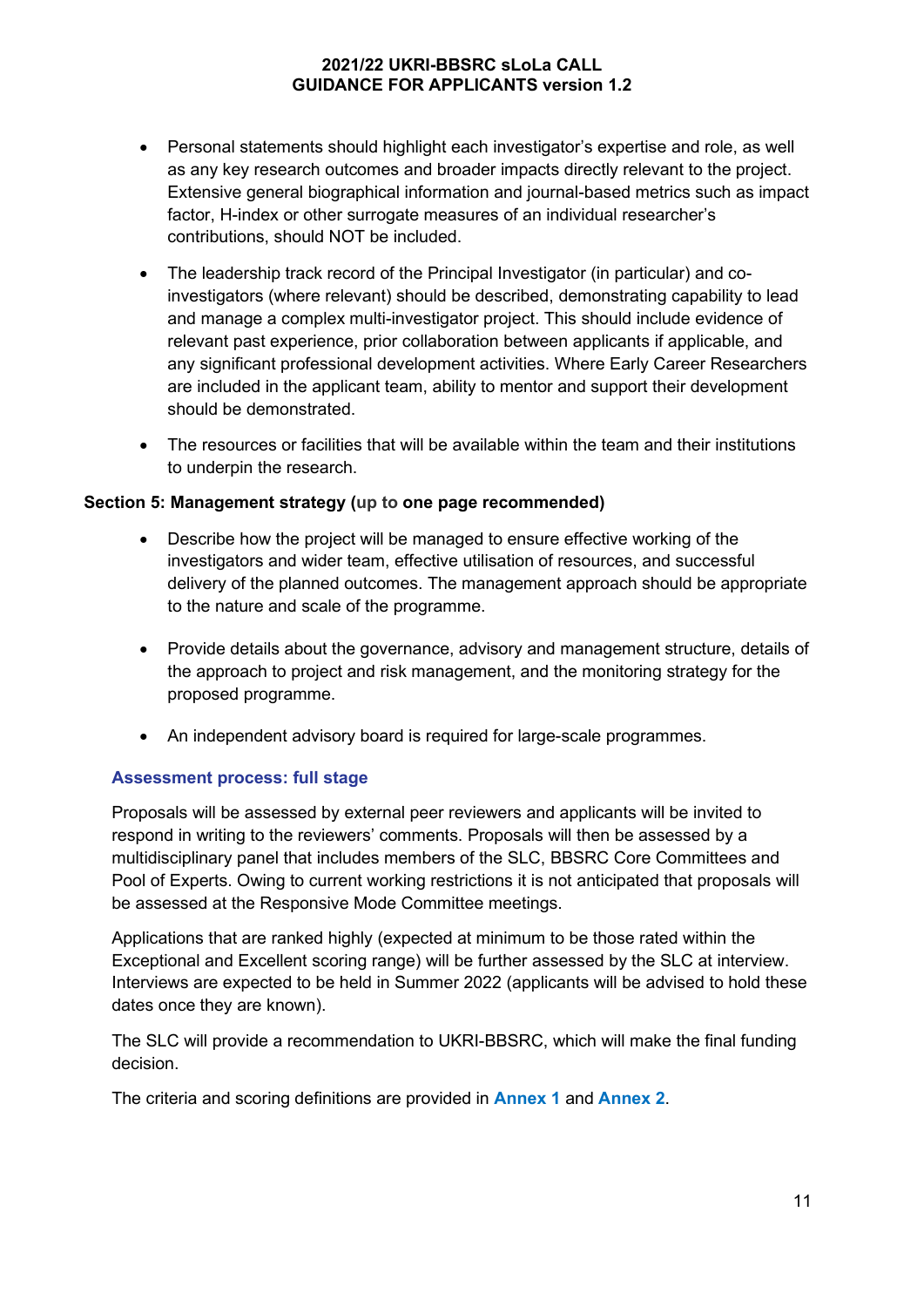#### **Conditions of award**

Awards will be made under standard [UKRI Research Grant Terms and Conditions](https://www.ukri.org/funding/information-for-award-holders/grant-terms-and-conditions/) to the lead organisation, which will be responsible for the management of the award.

# **Reporting and Monitoring**

As a condition of a sLoLa award, in addition to standard reporting requirements, the PI must complete an interim report during the third year of the grant. A report template will be provided. Continuation of funding for the full period of the grant depends on the successful assessment of this interim report.

We will also allocate a project officer for the duration of all sLoLa awards. They will provide a primary point of UKRI-BBSRC contact for the PI, monitor progress and issues, attend advisory board meetings, and provide guidance during the course of the grant.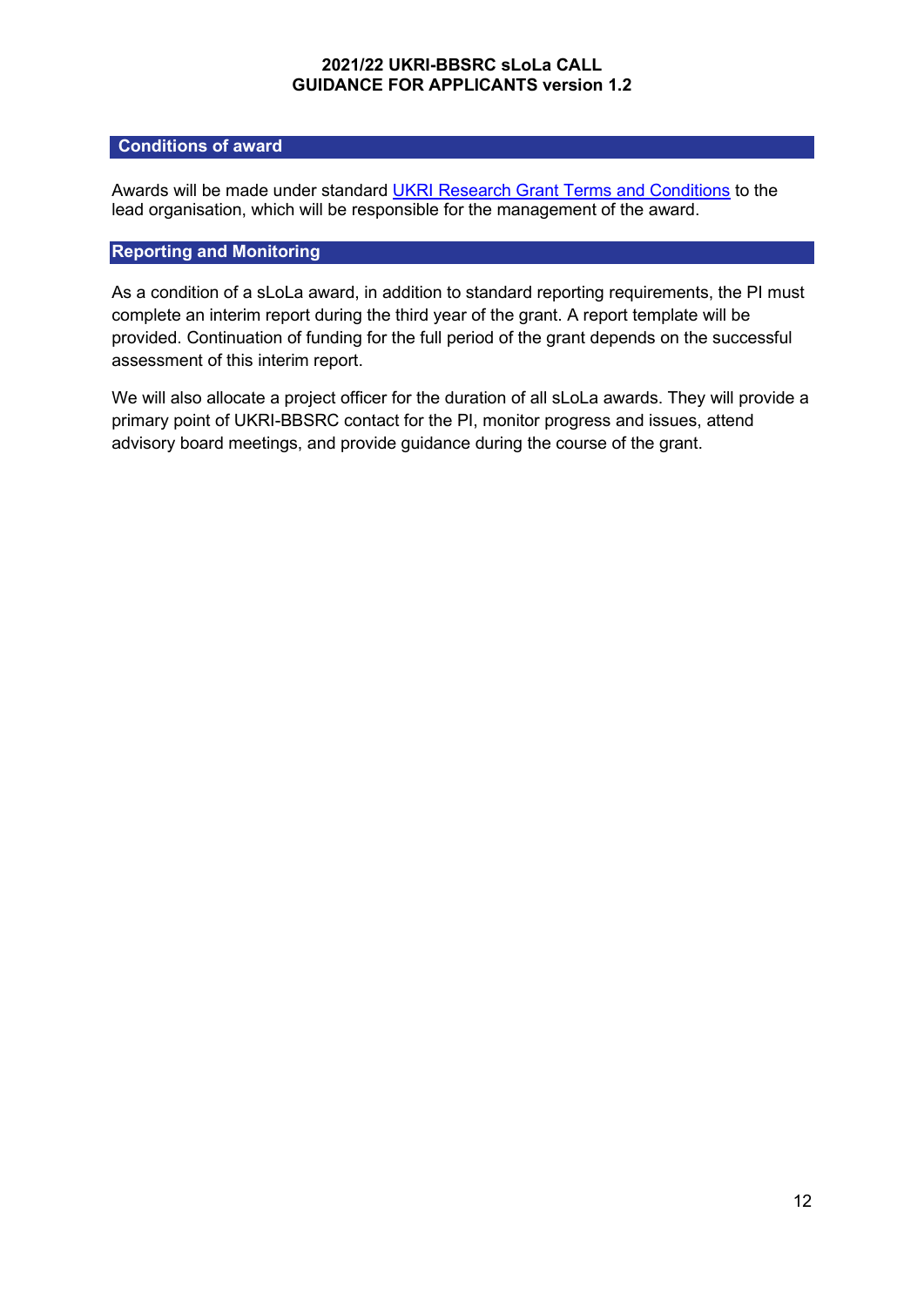### **ANNEX 1: ASSESSMENT CRITERIA AND SCORING DEFINITIONS**

#### **Assessment criteria**

Applications to the sLoLa scheme will be assessed with reference to the scope of call (see call text) and against the following assessment criteria:

#### **Research excellence**

The project should fully address the scientific scope of the call and meet the highest current international standards in its area of research. The project should have a coherent focus on addressing a significant research challenge employing ambitious, creative and innovative approaches. Justification should be provided regarding how the project will lead to a distinctive and significant advancement with regard to both current state of knowledge and ongoing research efforts within the field.

#### **Importance and transformative potential**

The scientific significance and importance of the proposed research should be clearly articulated. This should include how establishing or enhancing a unique, world leading research activity will ensure international competitiveness of UK bioscience. Proposals should also address how the research programme will have significant impact on the broader health and vitality of UK bioscience and consider the potential for longer term legacy and sustainability, impact on capability, and economic and social impact.

#### **Added value of funding via sLoLa grant**

The need for longer and larger-scale funding through the sLoLa programme must be articulated clearly, with the benefit and added value of supporting a coherent programme of inter-related objectives and other research activities rather than individual project grants clearly demonstrated.

Proposals should include consideration of how the proposed research programme fits with and complements other active UK research in the area or related areas, including the relationship to UKRI-BBSRC's portfolio of investments and overall strategy.

### **Ability to deliver**

The work should be undertaken by a world-class research team comprising the full complement of skills, expertise and experience needed to achieve the expected outcomes, drawn from the breadth of the UK's diverse talent pool and underpinned by an appropriate institutional environment(s).

Projects must also demonstrate that they have the appropriate leadership expertise and experience within the team to deliver the complexity and scale of work proposed. This includes responsibility for setting research direction, maintaining focus and momentum, as well as supporting the development of individuals and generally ensuring the successful functioning of the team.

#### **Management strategy**

The proposal must demonstrate that a robust plan is in place to ensure effective working of the investigators and wider team. This strategy should ensure coordination of information and resources, integrated working across the team, management of diverse people and talent, the ability to address problems and to generally ensure the successful delivery of the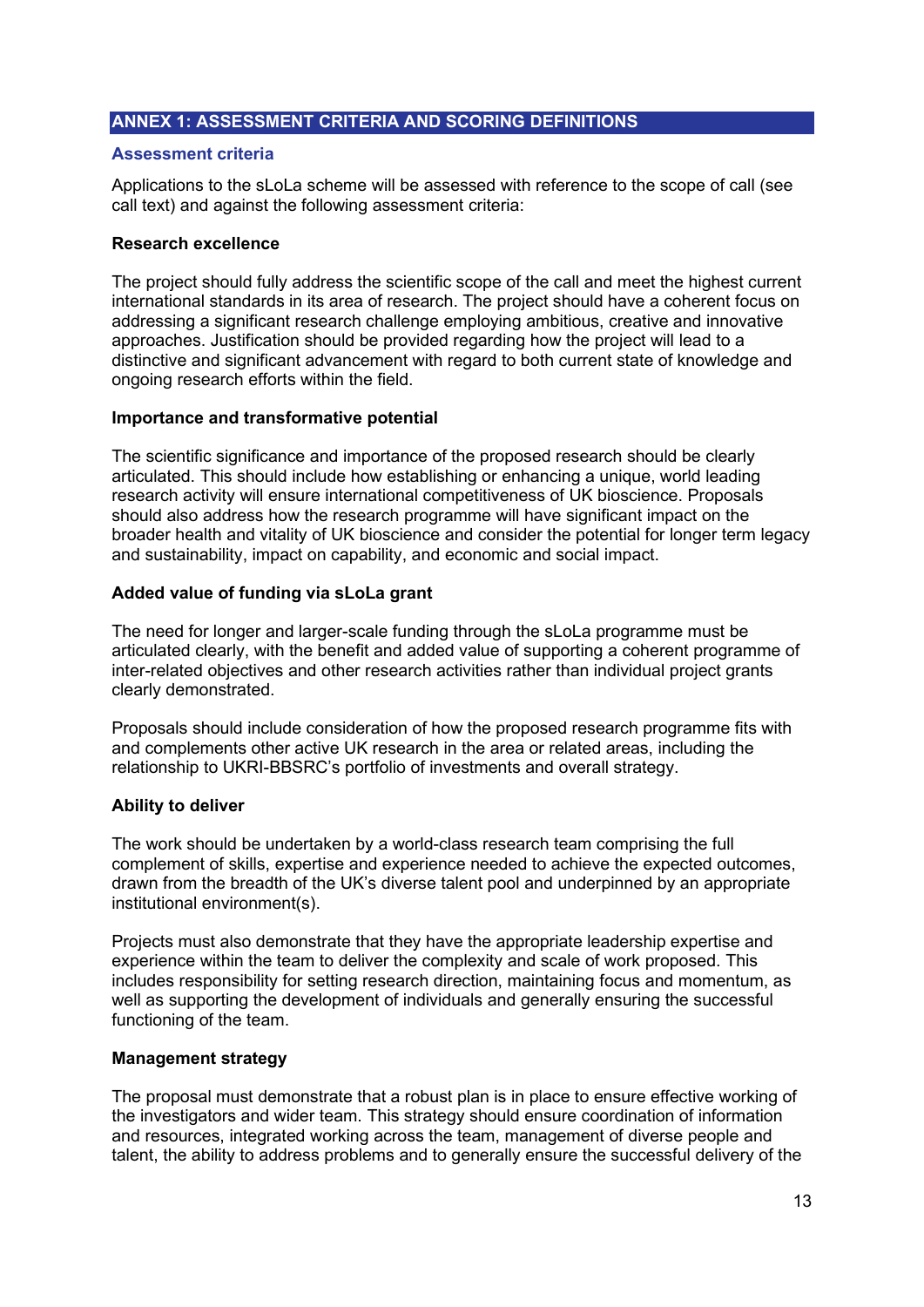planned outcomes. This should include information about governance and advisory structures, risk management, progress monitoring and project management.

#### **Resources**

The resources requested should be fully justified and appropriate relative to the anticipated project outcomes.

### **Use of the assessment criteria**

At each assessment stage of the call the assessment criteria will be used as follows:

| <b>Assessment criterion</b>             | <b>Outline</b><br>stage | <b>Full stage</b> |
|-----------------------------------------|-------------------------|-------------------|
| Research excellence                     | Y                       |                   |
| Importance and Transformative Potential | Υ                       | Υ                 |
| Added Value of Funding via sLoLa Grant  | Y                       | Y                 |
| Ability to Deliver                      | Y                       |                   |
| <b>Management Strategy</b>              | N                       |                   |
| Resources                               | N                       |                   |

In addition, at **full stage** the following will also be assessed:

### **Data management plan**

Research proposals are expected to comply with UKRI-BBSRC's data sharing policy and all proposals must include a data management plan. It is vital that a robust data management plan is in place to ensure the research programme has a successful legacy which is maximally impactful for the wider bioscience community. For the UKRI-BBSRC policy please see the statement at [https:/bbsrc.ukri.org/about/policies-standards/data-sharing-policy/.](https://bbsrc.ukri.org/about/policies-standards/data-sharing-policy/)

### **Ethics and animal usage**

Applications proposing to use animals must abide by the guidance on Animal Use detailed in the [UKRI-BBSRC Grants Guide.](https://www.ukri.org/wp-content/uploads/2021/07/BBSRC-Research-Grants-Guide-V11.25.pdf)